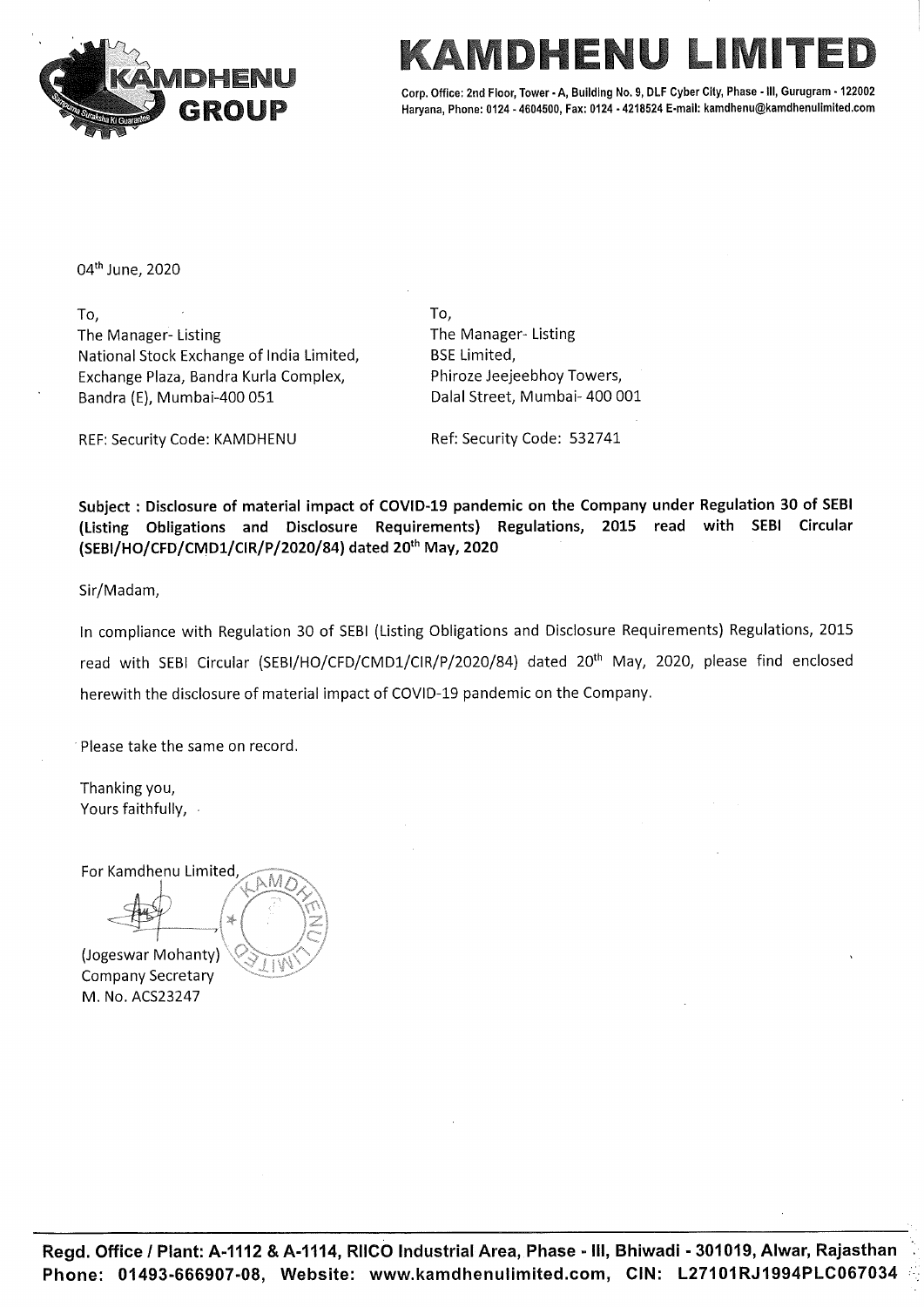# KAMDHENU LIMITED

# DISCLOSURE OF MATERIAL IMPACT OF COVID-19 PANDEMIC

(Pursuant to SEBI Circular (SEBI/HO/CFD/CMD1/CIR/P/2020/84) dated 20" May, 2020)

# 1. Impact of the CoVID-19 pandemic on the business.

Kamdhenu Limited is in the business of manufacturing, marketing and branding of TMT bars, decorative paints and allied products which is being mildly affected due to CODID-19 Pandemic unlike other industries such as tourism, aviation, hospitality and automobile. Our business has been impacted temporarily during complete lockdown and it will be reflected in the revenue and profitability of the Company to the some extent in short period. **EXAMDEENU LIMITED**<br>
SPACE TO COLUMN OF BATTERIAL IMPACT OF COUD-19 PANDEMIC<br>
SPACE TO COLUMN TO COLUMN (FOUND COLUMN) (2002)<br>
SPACE TO COLUMN TO COLUMN (FOUND COLUMN) (2002)<br>
A LOOD COLUMN TO REPORT OF THE MANAGEMENT OF

#### 2. Ability to maintain operations including the factories/units/office spaces functioning and closed downand Schedule, if any, for restarting the operations.

The Company's manufacturing activities were interrupted during complete lockdown period. However as per the guidelines of MHA and State government, the Company had restarted operations at its Steel factory at Bhiwadi, Rajasthan and Paints factory at Chopanki, Rajasthan and supply started as per order bookings and available workforce since May 2020 and almost all of our franchisee units has commenced production and dispatch in May, 2020 onwards.

#### 3. Steps taken to ensure smooth functioning of Operations

The Company has put in place strict monitoring process for Covid-19 smooth functioning of precautions ensuring the followings

- e Sanitizing the premises on regular basis
- e Maintenance of social distancing at all workplaces
- e Enforcing wearing of masks and thermal temperature checking of all employees at the factories/offices
- e Regular update of the health of all the employees and their families

# 4. Estimation of the future impact of CoVID-19 on its operations

Since there has been a national lockdown in the months of March, April and May, the revenues and profitability of the business have been impacted. Our facilities have resumed operations and we are hopeful that the business environment improves in the 2<sup>nd</sup> quarter and we get back to normalcy in the second half of the year.

Since this situation is exceptional and changing dynamically, the Company is not able to gauge with certainty, the future impact on its operations. However, the Company is confident about adapting to the changing business environment and respond suitably to fulfil the needs of its customers.

# 5. Details of impact of CoVID-19 on listed entity's —

a. Capital and Financial Resources: Currently, the Company is not planning any capital restructuring. The banking credit lines and internal accruals as available to the Company are deemed adequate unless the lockdown extends, and situation further deteriorates.